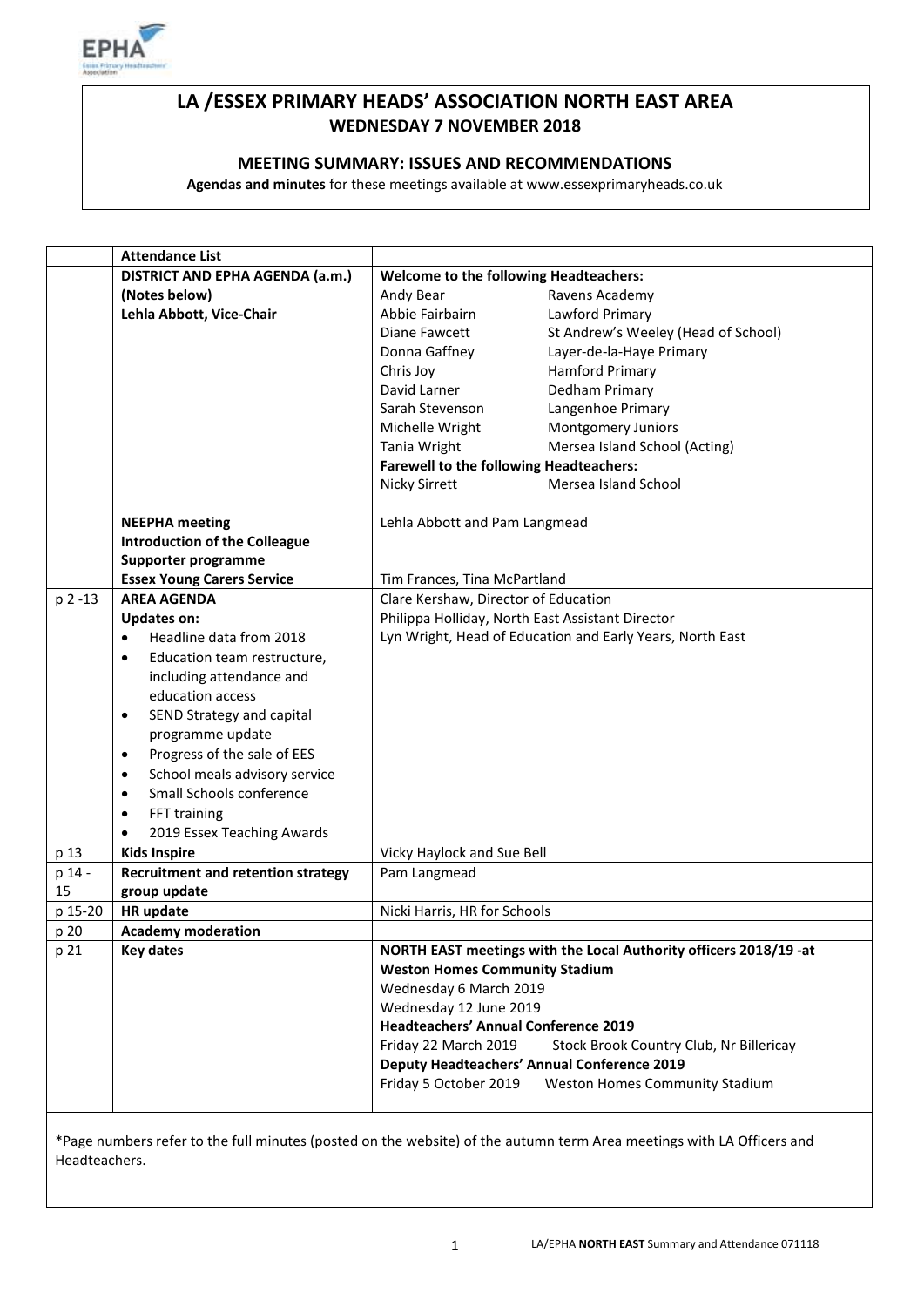

# **LA /ESSEX PRIMARY HEADS' ASSOCIATION NORTH EAST AREA DISTRICT AND AREA MEETING Wednesday 7 November 2018 ATTENDANCE**

# **Present**

Lehla Abbott St George's Infant & Nursery Staten Jones Mistley Norman CE Primary Rachel Anderson Harwich Primary & Nursery Sally Leung Montgomery Infants & Nurser Liz Bartholomew The Mayflower Primary **David Larner** Dedham CE Primary Natasha Bennett Two Villages Primary Susan Locke Susan Locke Milldene Primary Suzie Bliss Walton-on-the-Naze Primary Rebecca McCutcheon Monkwick Juniors Moira Breeze St Clare's Catholic Primary Andrew Macdonald Langham Primary Toby Bull The Bishop William Ward CE Primary Gail Burns **St Michael's Primary & Nursery Communist Managery** Baynards Primary Baynards Primary Tracey Caffull Great Bentley Primary **Kerry Malcolm St Lawrence Primary, Rowhed** Kerry Malcolm St Lawrence Primary, Rowhed Tracy Cooke Great Bentley Primary Carl Messer St George's New Town Juniors Brian Combes Stanway Primary David Milligan Gosbecks Primary Lisa Corby Iceni Academy **Icentificate Amanda Mitchelson** Old Heath Primary Ruth Cornell Kings Ford Infants & Nursery | Michael Moriarty Tiptree St Luke's CE Primary Rick Cranfield **Heathlands CE Primary** Stephanie Newland Rolph CE Primary Sarah Crookes Change Schools Partnership Claire Newson Parsons Heath CE Primary Elizabeth Drake Kingswode Hoe School Samantha Norfolk Alton Park Juniors Sarah Dukelow Alresford Primary Paula Pemberton Hazelmere Juniors Abbie Fairbairn Lawford Primary Joanna Pointing-Newitt Willow Brook Primary Diane Fawcett St Andrew's CE Primary, Weeley | Richard Potter Home Farm Primary Belinda Fellows St James CE Primary Clare Sampson Roach Vale Primary Lisa Finch **Stanway Fiveways Primary** Leesa Sharpe Broomgrove Juniors Donna Gaffney Layer-de-la-Haye Primary Susan Shipp Friars Grove Primary Alan Garnett **North Primary & Nursery** Sarah Stevenson Langenhoe Primary James Gough Cherry Tree Primary Alison Syred-Paul Great Clacton CE Juniors Alison Grigg **Broomgrove Infants** Steven Turnbull Hazelmere Infants & Nursery Bridget Harris St Thomas More's Catholic Primary Claire Holmes Monkwick Infants & Nursery Julia Hunt Brightlingsea Primary **In Attendance**  Julie Ingram **Chappell CE Primary Pam Langmead** EPHA Professional Officer Jackie Irwin **Engaines Primary Community** Jane Hasler **Perryfields Juniors** Chris Joy Hamford Primary Academy Emily McMillan Fordham All Saints CE Primary Becky Keitch St George's CE Primary, Gt Bromley Marie Kelly St Joseph's Catholic Primary / St Teresa's Catholic Primary Laura Khine Boxted St Peter's CE Primary **Apologies**

Clare Kershaw **Director of Education** Sue Bardetti **Sue Holland Haven Primary** Sue Bardetti **Holland Haven Primary** Philippa Holliday **North East Assistant Director** Debbie Griggs Myland Primary Lyn Wright **Head of Education and EY North** East Ruth Sturdy **Lead SEP Inclusion LA Officers** Ros Somerville Head of SEND North East Hannah Thurston Essex Youth Service Kerry McGrory SE Partner (North East) Nicki Harris North HR for Schools Anthony Kearne SE Partner (North East) Lee Bailey NE Lead for Partnership Delivery

Ian McDonald Elmstead Primary

Craig Twin St John's CE Primary

Nick Hutchings Hamilton Primary/NE Chair **LA Officers LA Officers James Newell** James Newell **Wix and Wrabness Primary** 

Note: If your attendance or apologies have not been noted please contact the EPHA Professional Officer at [pam@langmead.me.uk](mailto:pam@langmead.me.uk) for amendment.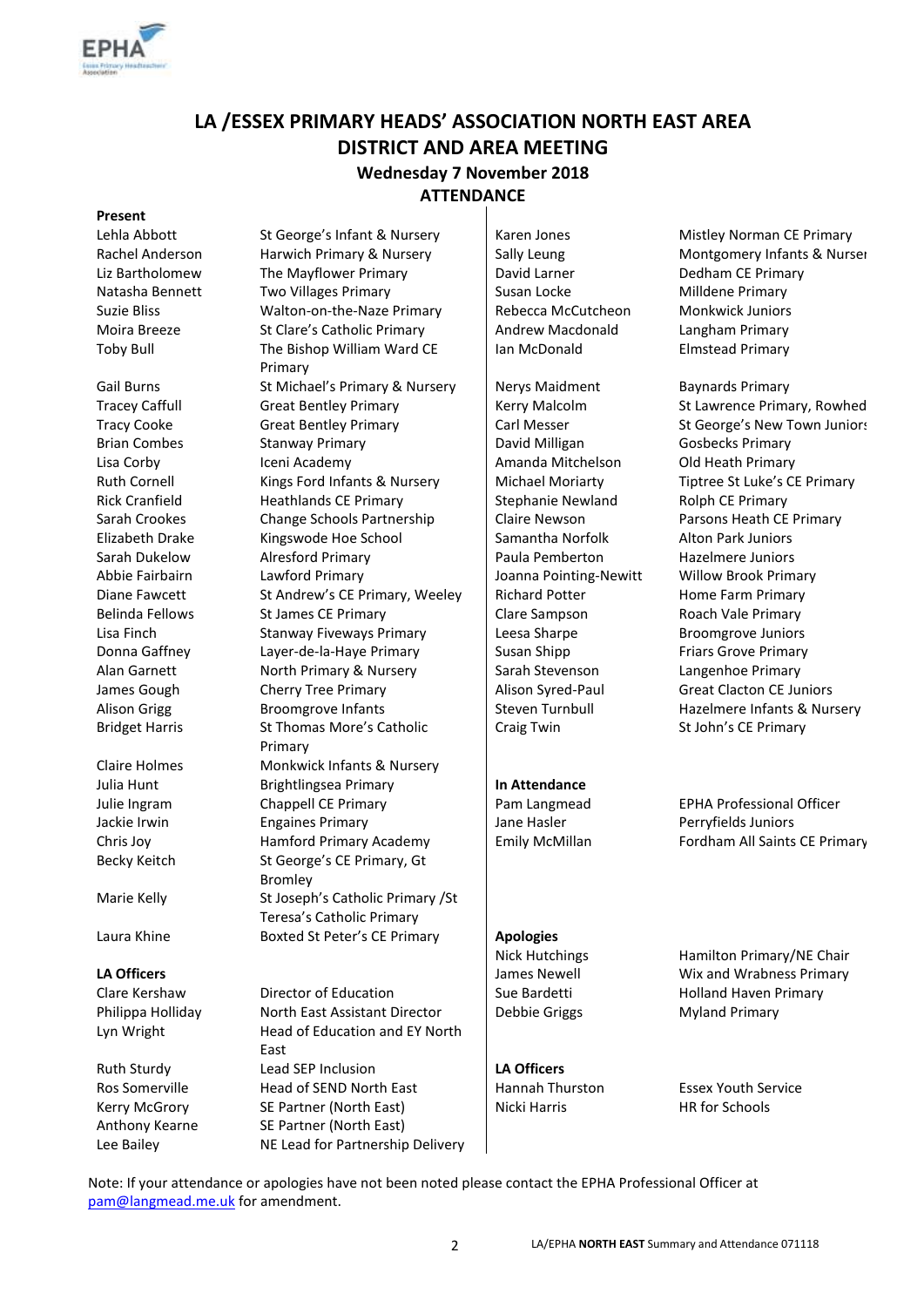

# **NORTH EAST EPHA AREA MEETING MINUTES 7 November 2018**

# **1. WELCOME**

Lehla Abbott, the North East Area Vice-Chair welcomed headteachers to the meeting. She explained that the Area Chair, Nick Hutchings, was unable to be at the meeting as his school was undergoing a pilot inspection.

### **Welcome to the following Headteachers:**

| Andy Bear       | Ravens Academy                      |
|-----------------|-------------------------------------|
| Abbie Fairbairn | Lawford Primary                     |
| Diane Fawcett   | St Andrew's Weeley (Head of School) |
| Donna Gaffney   | Layer-de-la-Haye Primary            |
| Chris Joy       | <b>Hamford Primary</b>              |
| David Larner    | Dedham Primary                      |
| Sarah Stevenson | Langenhoe Primary                   |
| Michelle Wright | <b>Montgomery Juniors</b>           |
| Tania Wright    | Mersea Island School (Acting)       |

### **Farewell to the following Headteachers:**

Nicky Sirrett Mersea Island School

### **2. NORTH EAST EPHA UPDATE**

**a) The Autumn term EPHA newsletter**, including the remaining meeting dates for the 2018/19 school year, was circulated to headteachers at the meeting -these can also be found on the Newsletter page of the EPHA websit[e www.essexprimaryheads.co.uk.](http://www.essexprimaryheads.co.uk/)

# **b) EPHA Annual General Meeting**

The EPHA Annual General Meeting took place on 11 October 2018 and the following headteachers were elected as county officers for the coming year:

- Harriet Phelps-Knights Chair
- Nick Hutchings Vice-Chair
- Dawn Baker Executive Treasurer

The full Executive membership list, minutes of the AGM and the Constitution and Financial Regulations are available on the EPHA website[. www.essexprimaryheads.co.uk](http://www.essexprimaryheads.co.uk/)

# **c) Conferences**

Headteachers were reminded that the Headteachers' conference will be held on Friday 22 March 2019 at Stock Brook Country Club (key note speakers Sir Robert Winston, Mick Waters and Adam Kay) and next year's annual Deputy Headteachers' conference will be held on Friday 4 October 2019 at Weston Homes Community Stadium.

The programme and booking form for the Headteachers Conference will be posted to schools at the end of January.

# **d) Colleague Support programme**

The EPHA Executive has been considering the idea of introducing a mentoring system for new headteachers in Essex primary schools, and following a discussion at the Annual General Meeting the Professional Officer has developed information about a Colleague Support programme.

This service will be *absolutely free* to new and acting primary, nursery, infant and junior headteachers in Essex. EPHA recognises the importance of supporting new heads in their early days of headship and wants to ensure that every new head feels able to connect with a Colleague Supporter, without having to draw on their